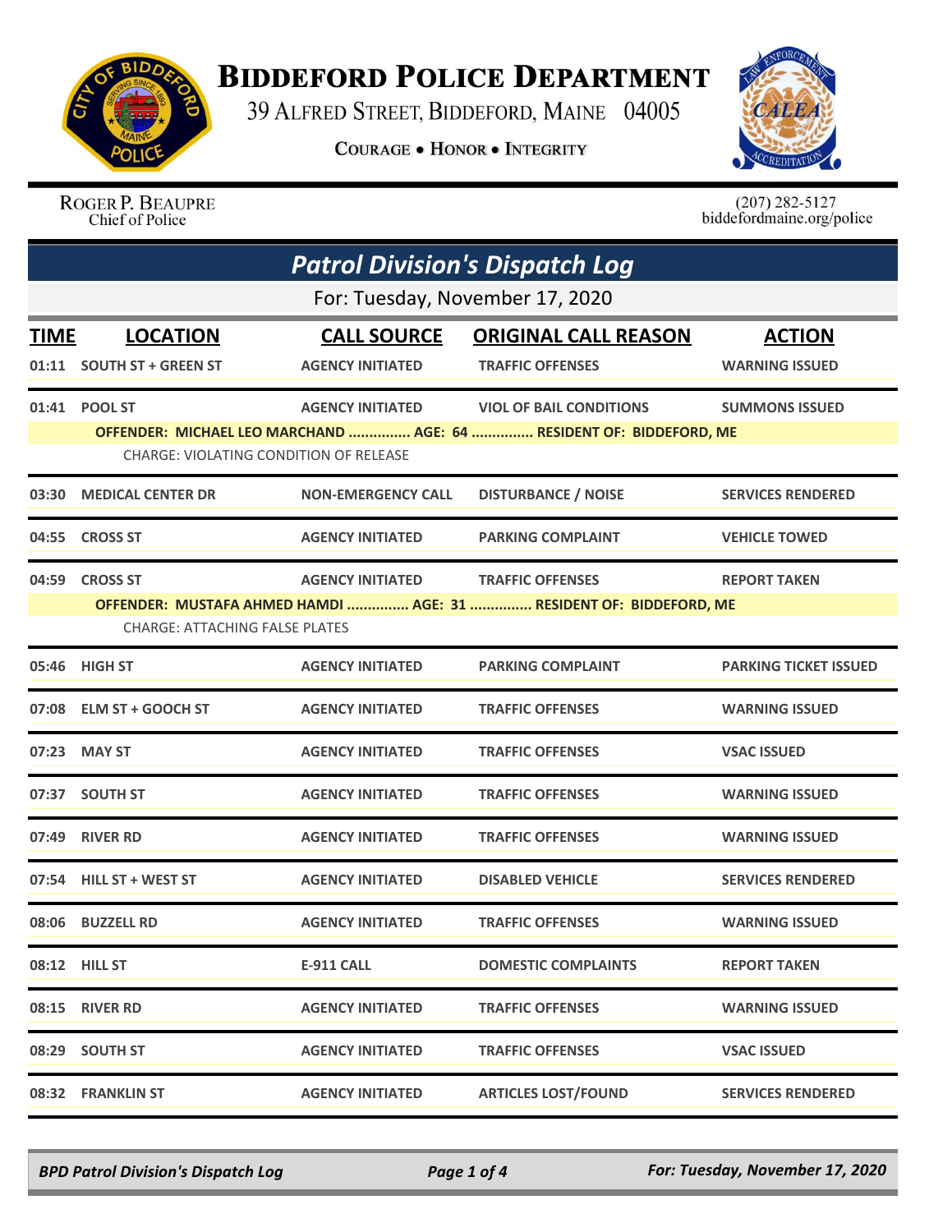| <b>TIME</b> | <b>LOCATION</b><br>08:41 SOUTH ST | <b>CALL SOURCE</b><br><b>AGENCY INITIATED</b> | <b>ORIGINAL CALL REASON</b><br><b>TRAFFIC OFFENSES</b> | <b>ACTION</b><br><b>VSAC ISSUED</b> |
|-------------|-----------------------------------|-----------------------------------------------|--------------------------------------------------------|-------------------------------------|
|             | 08:53 POOL ST                     | <b>NON-EMERGENCY CALL</b>                     | <b>DOMESTIC COMPLAINTS</b>                             | <b>REPORT TAKEN</b>                 |
|             | 09:04 SOUTH ST                    | <b>AGENCY INITIATED</b>                       | <b>TRAFFIC OFFENSES</b>                                | <b>VSAC ISSUED</b>                  |
|             | 09:16 SOUTH ST                    | <b>AGENCY INITIATED</b>                       | <b>TRAFFIC OFFENSES</b>                                | <b>WARNING ISSUED</b>               |
|             | 09:16 MORIN ST                    | <b>E-911 CALL</b>                             | <b>TRESPASSING</b>                                     | <b>SERVICES RENDERED</b>            |
|             | 09:30 SOUTH ST                    | <b>AGENCY INITIATED</b>                       | <b>TRAFFIC OFFENSES</b>                                | <b>WARNING ISSUED</b>               |
|             | 09:59 ALFRED ST                   | <b>WALK-IN AT STATION</b>                     | <b>PAPERWORK</b>                                       | <b>PAPERWORK SERVED</b>             |
|             | 10:18 ALFRED ST                   | <b>AGENCY INITIATED</b>                       | <b>ANIMAL COMPLAINT</b>                                | <b>SERVICES RENDERED</b>            |
| 10:20       | <b>JOSHUA DR</b>                  | <b>NON-EMERGENCY CALL</b>                     | <b>THEFT</b>                                           | <b>SERVICES RENDERED</b>            |
|             | <b>10:21 FORTUNES ROCKS RD</b>    | <b>NON-EMERGENCY CALL</b>                     | <b>ANIMAL COMPLAINT</b>                                | <b>GONE ON ARRIVAL</b>              |
|             | 10:37 ELM ST                      | <b>AGENCY INITIATED</b>                       | <b>TRAFFIC OFFENSES</b>                                | <b>WARNING ISSUED</b>               |
|             | 10:49 ALFRED ST                   | <b>AGENCY INITIATED</b>                       | <b>TRAFFIC OFFENSES</b>                                | <b>WARNING ISSUED</b>               |
| 11:01       | <b>BARRA RD</b>                   | <b>E-911 CALL</b>                             | <b>DISTURBANCE / NOISE</b>                             | <b>SERVICES RENDERED</b>            |
| 11:20       | <b>WENTWORTH ST</b>               | <b>AGENCY INITIATED</b>                       | <b>PAPERWORK</b>                                       | <b>PAPERWORK SERVED</b>             |
|             | 11:24 HILL ST                     | <b>NON-EMERGENCY CALL</b>                     | <b>JUVENILE OFFENSES</b>                               | <b>TRANSPORT TO HOSPITAL</b>        |
|             | 12:52 WEST ST                     | <b>AGENCY INITIATED</b>                       | <b>TRAFFIC OFFENSES</b>                                | <b>WARNING ISSUED</b>               |
|             | 12:56 ALFRED ST                   | <b>NON-EMERGENCY CALL</b>                     | <b>PAPERWORK</b>                                       | <b>SERVICES RENDERED</b>            |
|             | <b>13:02 HILL ST</b>              | <b>AGENCY INITIATED</b>                       | <b>TRAFFIC OFFENSES</b>                                | <b>VSAC ISSUED</b>                  |
|             | 13:03 CUTTS ST                    | E-911 CALL                                    | 911 MISUSE                                             | <b>SERVICES RENDERED</b>            |
|             | <b>13:22 PIKE ST</b>              | <b>AGENCY INITIATED</b>                       | <b>TRAFFIC OFFENSES</b>                                | <b>VSAC ISSUED</b>                  |
|             | 13:25 ALFRED ST                   | <b>NON-EMERGENCY CALL</b>                     | <b>ARTICLES LOST/FOUND</b>                             | <b>DISPATCH HANDLED</b>             |
|             | 13:33 ADAMS ST                    | <b>AGENCY INITIATED</b>                       | <b>PAPERWORK</b>                                       | <b>PAPERWORK SERVED</b>             |
|             | 13:44 POOL ST                     | <b>AGENCY INITIATED</b>                       | <b>TRAFFIC OFFENSES</b>                                | <b>VSAC ISSUED</b>                  |
|             | 13:47 POOL ST                     | <b>WALK-IN AT STATION</b>                     | <b>PAPERWORK</b>                                       | <b>PAPERWORK SERVED</b>             |
|             | 14:00 POOL ST                     | <b>AGENCY INITIATED</b>                       | <b>TRAFFIC OFFENSES</b>                                | <b>VSAC ISSUED</b>                  |

*BPD Patrol Division's Dispatch Log Page 2 of 4 For: Tuesday, November 17, 2020*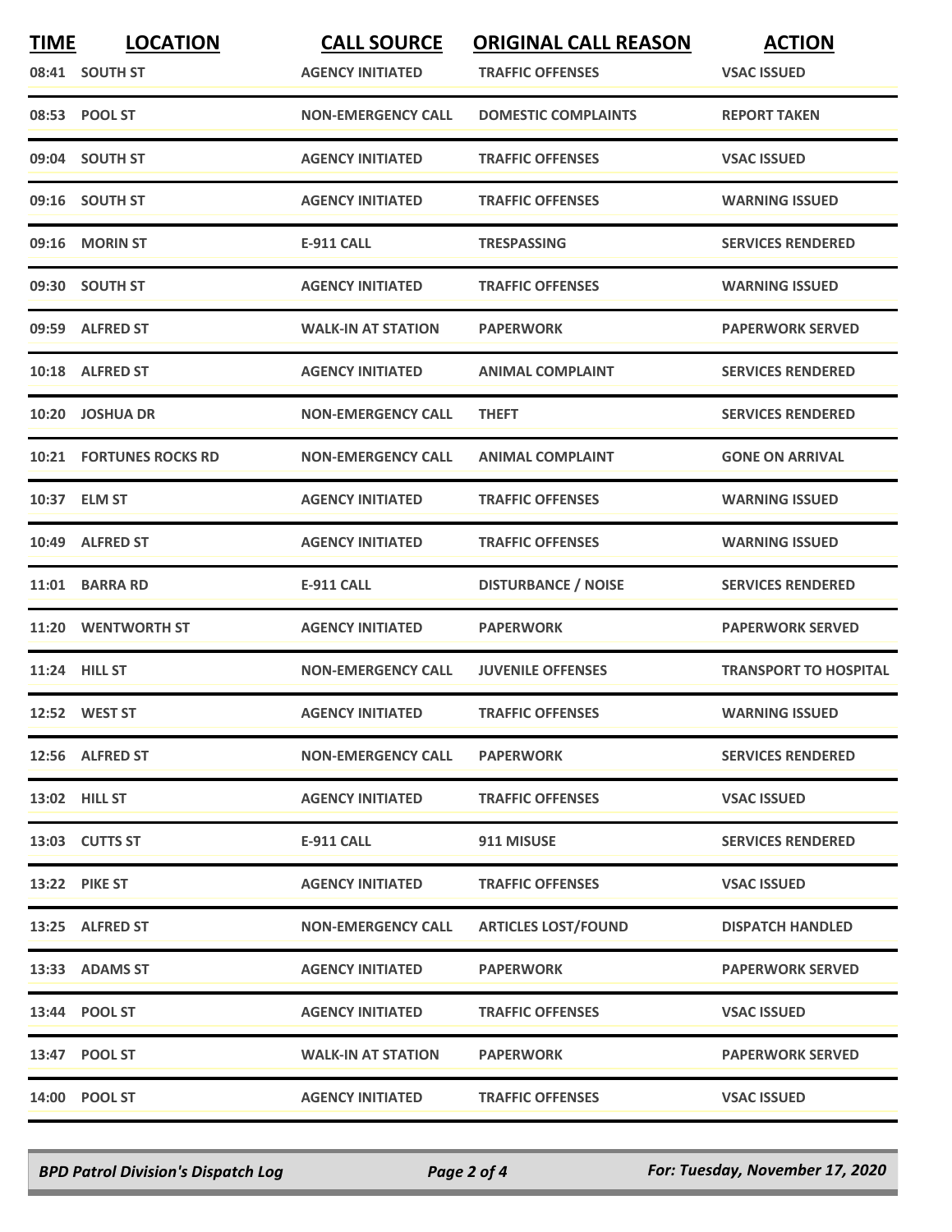| <b>TIME</b> | <b>LOCATION</b><br>14:09 ALFRED ST | <b>CALL SOURCE</b><br><b>NON-EMERGENCY CALL</b> | <b>ORIGINAL CALL REASON</b><br><b>FORGERY</b> | <b>ACTION</b><br><b>REPORT TAKEN</b> |
|-------------|------------------------------------|-------------------------------------------------|-----------------------------------------------|--------------------------------------|
|             | 14:11 POOL ST                      | <b>WALK-IN AT STATION</b>                       | <b>PAPERWORK</b>                              | <b>SERVICES RENDERED</b>             |
|             | 14:16 POOL ST                      | <b>AGENCY INITIATED</b>                         | <b>TRAFFIC OFFENSES</b>                       | <b>VSAC ISSUED</b>                   |
|             | 15:08 SACO FALLS WAY               | <b>NON-EMERGENCY CALL</b>                       | <b>CHECK WELFARE</b>                          | <b>SERVICES RENDERED</b>             |
|             | 15:15 FRANKLIN ST                  | <b>WALK-IN AT STATION</b>                       | <b>ALL OTHER</b>                              | <b>SERVICES RENDERED</b>             |
|             | 15:18 CUTTS ST                     | <b>NON-EMERGENCY CALL</b>                       | <b>DOMESTIC COMPLAINTS</b>                    | <b>SERVICES RENDERED</b>             |
|             | 15:26 SUMMER ST                    | <b>NON-EMERGENCY CALL</b>                       | <b>DISTURBANCE / NOISE</b>                    | <b>SERVICES RENDERED</b>             |
|             | 15:28 PARKVIEW CT                  | <b>NON-EMERGENCY CALL</b>                       | <b>WEAPONS</b>                                | <b>NEGATIVE CONTACT</b>              |
|             | <b>16:09 WASHINGTON ST</b>         | <b>NON-EMERGENCY CALL</b>                       | <b>CODES ENFORCEMENT</b>                      | <b>SERVICES RENDERED</b>             |
|             | <b>16:10 HILL ST</b>               | <b>NON-EMERGENCY CALL</b>                       | <b>ELECTRICAL HAZARD</b>                      | <b>NO ACTION REQUIRED</b>            |
|             | 16:11 HILL ST + MAIN ST            | <b>NON-EMERGENCY CALL</b>                       | <b>ROAD HAZARD</b>                            | <b>SERVICES RENDERED</b>             |
|             | 16:34 POOL ST                      | <b>AGENCY INITIATED</b>                         | <b>TRAFFIC OFFENSES</b>                       | <b>WARNING ISSUED</b>                |
|             | 16:44 ELM ST                       | <b>E-911 CALL</b>                               | 911 MISUSE                                    | <b>DISPATCH HANDLED</b>              |
| 17:31       | <b>ELM ST</b>                      | <b>AGENCY INITIATED</b>                         | <b>TRAFFIC OFFENSES</b>                       | <b>WARNING ISSUED</b>                |
|             | 18:23 ELM ST                       | <b>AGENCY INITIATED</b>                         | <b>CHECK WELFARE</b>                          | <b>SERVICES RENDERED</b>             |
|             | 18:29 HORRIGAN CT                  | <b>NON-EMERGENCY CALL</b>                       | <b>VIOL PROTECTION FROM ABUSE</b>             | <b>UNFOUNDED</b>                     |
|             | <b>18:38 MAIN ST</b>               | <b>AGENCY INITIATED</b>                         | <b>SUSPICION</b>                              | <b>SERVICES RENDERED</b>             |
|             | 18:54 OLD HOLLIS RD                | <b>NON-EMERGENCY CALL</b>                       | <b>ANIMAL COMPLAINT</b>                       | <b>SERVICES RENDERED</b>             |
|             | 19:32 POOL ST + SEVIGNY AVE        | <b>AGENCY INITIATED</b>                         | <b>TRAFFIC OFFENSES</b>                       | <b>WARNING ISSUED</b>                |
|             | 19:37 FORTUNES ROCKS RD            | <b>NON-EMERGENCY CALL</b>                       | <b>TRESPASSING</b>                            | <b>GONE ON ARRIVAL</b>               |
|             | 20:13 AMHERST ST                   | <b>NON-EMERGENCY CALL</b>                       | <b>SUSPICION</b>                              | <b>UNFOUNDED</b>                     |
|             | 21:12 POOL ST                      | <b>AGENCY INITIATED</b>                         | <b>TRAFFIC OFFENSES</b>                       | <b>WARNING ISSUED</b>                |
|             | 21:53 CUTTS ST                     | E-911 CALL                                      | 911 MISUSE                                    | <b>NEGATIVE CONTACT</b>              |
|             | 22:28 BENSON RD                    | <b>NON-EMERGENCY CALL</b>                       | <b>CHECK WELFARE</b>                          | <b>SERVICES RENDERED</b>             |
|             | 22:46 WASHINGTON ST                | <b>WALK-IN AT STATION</b>                       | <b>PUBLIC ASSIST</b>                          | <b>NO ACTION REQUIRED</b>            |

*BPD Patrol Division's Dispatch Log Page 3 of 4 For: Tuesday, November 17, 2020*